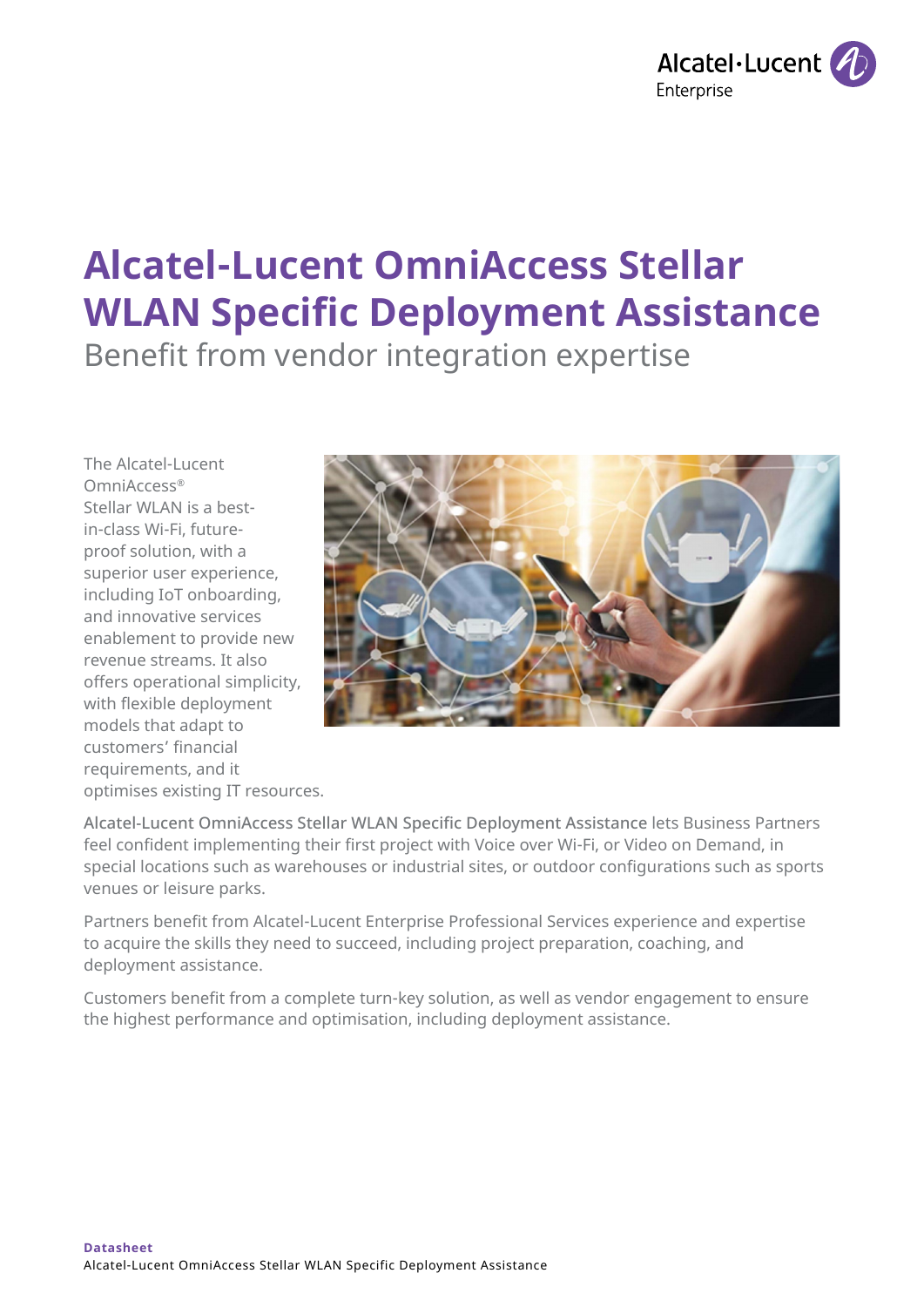# **Business Partner benefits**

# **Securing a deal**

- Vendor expertise, by your side, to secure deployment projects while improving implementation speed and reducing risks
- Complete "on-shelf" assistance at a predictable price
- ALE assistance to create Technical Support services requests and ensure quick resolution

#### **Resources empowerment**

- Increase your experts' skills to enable autonomy
- Obtain official ALE expert certification and grant Technical Support access for the solution

# **Methodology and experience sharing**

• Ensure successful deployment through preparation, coaching, and assistance, provided by an ALE expert

# **Customer benefits**

## **Performance**

• Get the highest solution performance with ALE Professional Services' methodology, expertise, and experience

## **Optimisation**

• Optimise the solution to adapt to your environment, configuration, and best practices, to maximise your ROI and increase adoption by end-users

## **Complete turnkey solution**

• Get a complete turn-key solution with ALE assistance services included, to simplify and optimise deployment

# **Key features**

#### **Project preparation**

- Project discovery kick-off meeting to define methodology and action plan, identify prerequisites and necessary data, and help collect information
- Project analysis focussing on data collection and first recommendations presentation
- Wi-Fi predictive survey to define the access points map and high-level implementation plan
- Staging assistance before deployment (if necessary)

#### **Coaching, deployment assistance, Wi-Fi survey on-site**

- Coaching to identify relevant documentation, explain configuration procedures and theoretical topics
- Remote assistance during access points deployment and configuration: Explanation of the methodology, the use of the configuration interfaces, as well as best practices and experience sharing
- Wi-Fi Survey on-site performed by the ALE Expert using ALE Wi-Fi Survey tools (software and hardware)
- Proactive troubleshooting to provide a first-level resolution and help Partner experts execute a Technical Support service request, when necessary, allowing quick issue resolution and bug fix

## **Training and certification**

- The Post Sales online course, **DT00WTE278 - OmniAccess Stellar WLAN Advanced Troubleshooting**, is part of the service. This course enables participants to ensure advanced troubleshooting of the OmniAccess Stellar WLAN Enterprise solution, as well as describe and implement the latest software features. It is available to two Business Partner expert(s) allocated to the project. Experts can then practice the acquired knowledge during the project deployment.
- Once deployment is complete two slot are provided for the expert(s) certification. The **ACSE Stellar WLAN Enterprise** online certification validates the expert(s) skills and knowledge acquired during the project and provides them access to Technical Support for this solution.

Figure 1. Prediction of the access points placement on the floor plan



- Predictive analysis made on plan with the information provided by the data collection
- Preparation before the predictive survey using dedicated tools (for example, Ekahau Pro®)